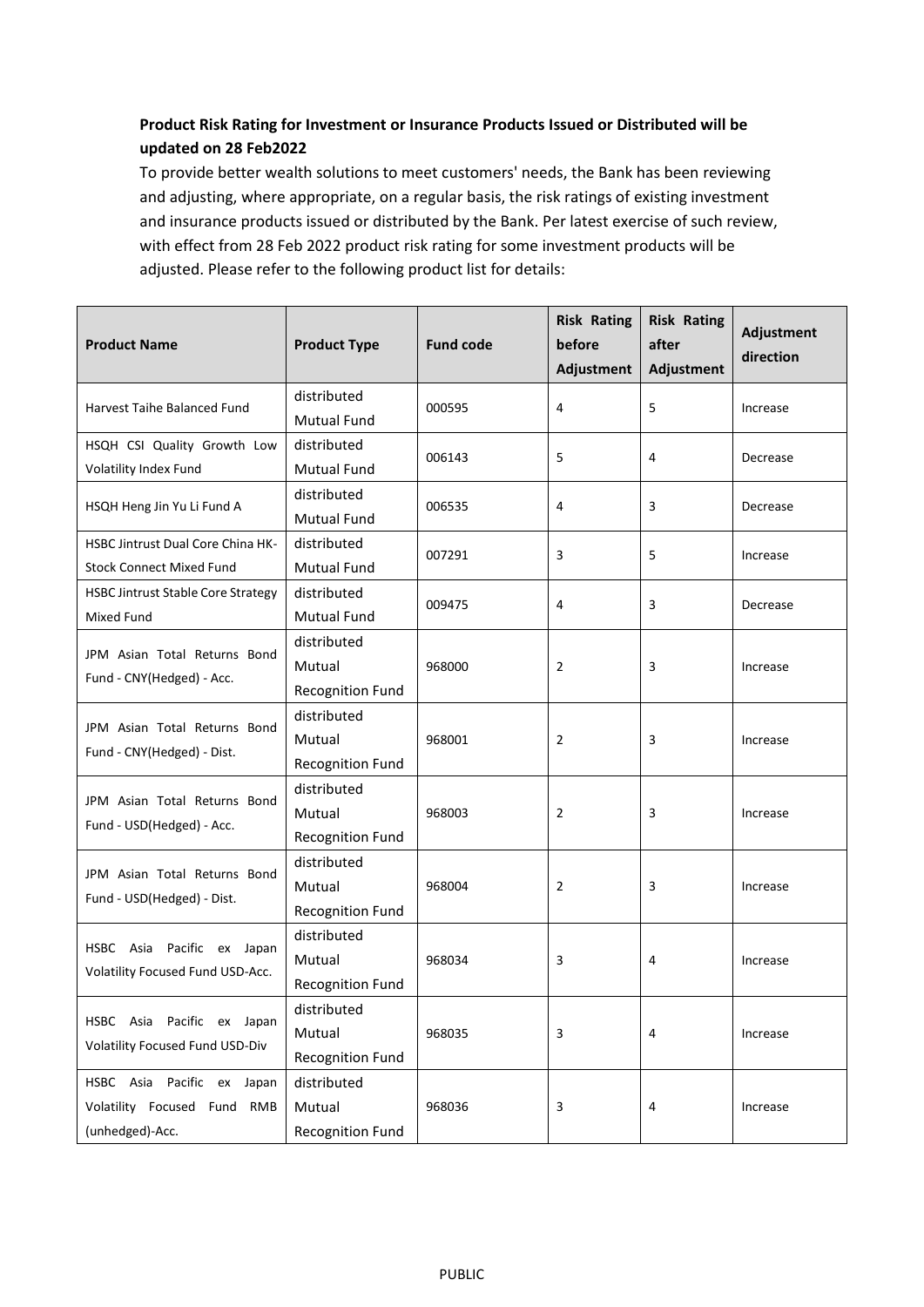| <b>Product Name</b>                                                          | <b>Product Type</b>                                             | <b>Fund code</b>    | <b>Risk Rating</b><br>before<br>Adjustment | <b>Risk Rating</b><br>after<br>Adjustment | Adjustment<br>direction |
|------------------------------------------------------------------------------|-----------------------------------------------------------------|---------------------|--------------------------------------------|-------------------------------------------|-------------------------|
| HSBC Asia Pacific ex Japan<br>Volatility Focused Fund RMB<br>(unhedged)-Div. | distributed<br>Mutual<br><b>Recognition Fund</b>                | 968037              | 3                                          | 4                                         | Increase                |
| HSBC Asia Pacific ex Japan<br>Volatility Focused Fund HKD-Acc.               | distributed<br>Mutual<br><b>Recognition Fund</b>                | 968038              | 3                                          | 4                                         | Increase                |
| HSBC Asia Pacific ex Japan<br>Volatility Focused Fund HKD-Div.               | distributed<br>Mutual<br><b>Recognition Fund</b>                | 968039              | 3                                          | 4                                         | Increase                |
| HSBC Global Equity Volatility<br>Focused Fund - CAD(Hedged) -<br>Dist.       | Offshore<br>Fund<br>under<br>Overseas<br><b>Investment Plan</b> | IPFD2075/IPFD3075   | 4                                          | 5                                         | Increase                |
| HSBC Asia Pacific ex Japan<br>Volatility Focused Fund - USD -<br>Dist.       | Offshore<br>Fund<br>under<br>Overseas<br><b>Investment Plan</b> | IPFD2096/IPFD3096   | 3                                          | 4                                         | Increase                |
| <b>BlackRock Global Corporate Bond</b><br>Fund - AUD(Hedged) - Dist.         | Offshore<br>Fund<br>Overseas<br>under<br><b>Investment Plan</b> | IPFD2104/IPFD3104   | 3                                          | 4                                         | Increase                |
| HSBC Euro Multi-Asset Income<br>Fund - CAD(Hedged) - Dist.                   | Offshore<br>Fund<br>under<br>Overseas<br>Investment Plan        | IPFD2127/IPFD3127   | 3                                          | 4                                         | Increase                |
| Schroder Global Corporate Bond<br>Fund - AUD(Hedged) - Acc.                  | Offshore<br>Fund<br>under<br>Overseas<br><b>Investment Plan</b> | IPFD2143/IPFD3143   | 3                                          | 4                                         | Increase                |
| Fidelity Global Financial Services<br>Fund - EUR - Dist.                     | Offshore<br>Fund<br>under<br>Overseas<br><b>Investment Plan</b> | IPFD2148/IPFD3148 4 |                                            | 5                                         | Increase                |
| Fidelity Global Financial Services<br>Fund - USD - Dist.                     | Offshore<br>Fund<br>under<br>Overseas<br>Investment Plan        | IPFD2149/IPFD3149   | 4                                          | 5                                         | Increase                |
| <b>Invesco Global Consumer Trends</b><br>Fund - USD - Acc.                   | Offshore<br>Fund<br>under<br>Overseas<br>Investment Plan        | IPFD2173/IPFD3173   | 4                                          | 5                                         | Increase                |
| HSBC Portfolios - World Selection<br>1 - AUD(Hedged) - Dist.                 | Offshore<br>Fund<br>under<br>Overseas<br>Investment Plan        | IPFD2181/IPFD3181   | 3                                          | 2                                         | Decrease                |
| <b>HSBC Portfolios - World Selection</b><br>1 - EUR(Hedged) - Dist.          | Offshore<br>Fund<br>under<br>Overseas<br>Investment Plan        | IPFD2182/IPFD3182   | 3                                          | $\overline{2}$                            | Decrease                |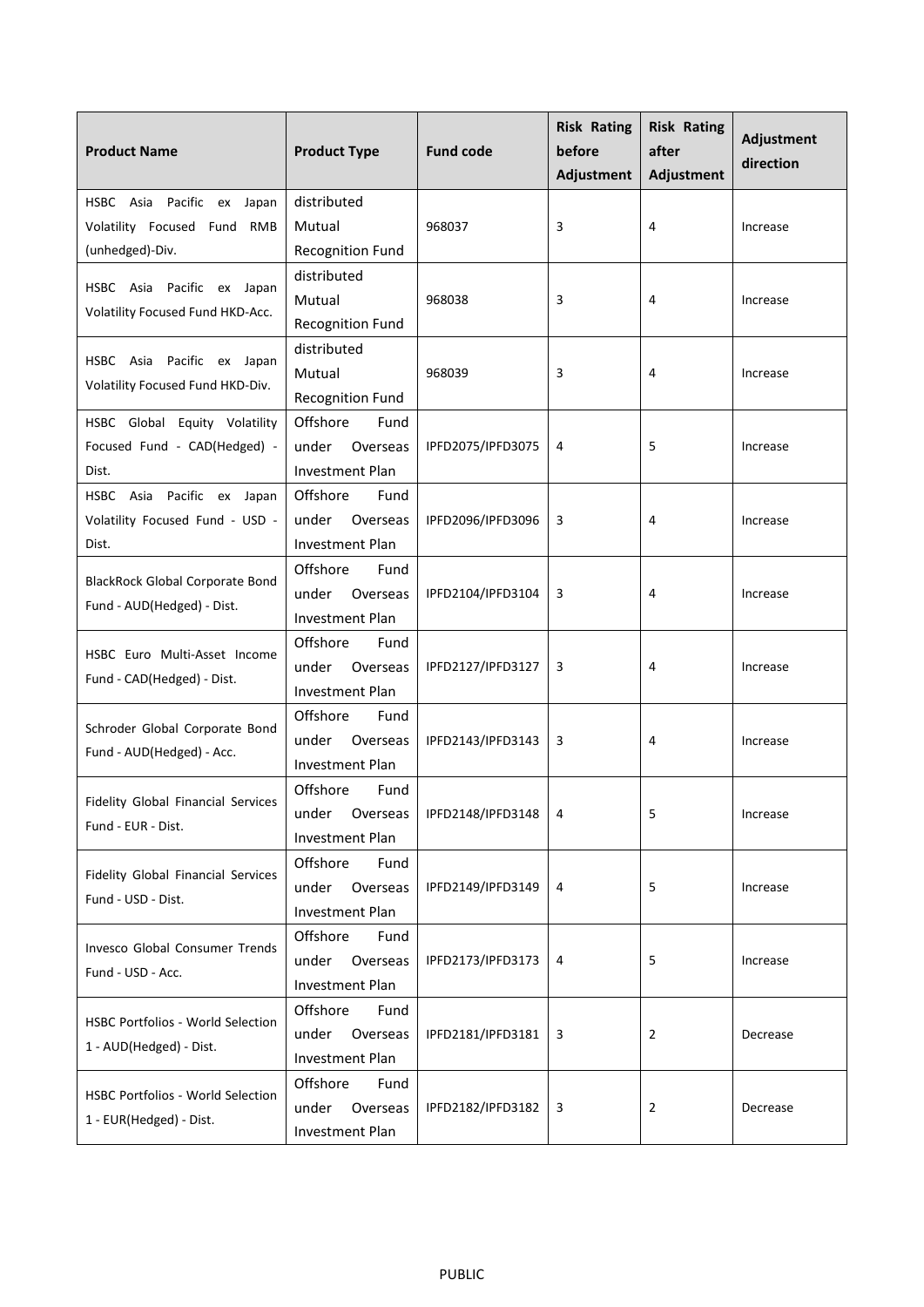| <b>Product Name</b>                                                     | <b>Product Type</b>                                             | <b>Fund code</b>  | <b>Risk Rating</b><br>before<br>Adjustment | <b>Risk Rating</b><br>after<br>Adjustment | Adjustment<br>direction |
|-------------------------------------------------------------------------|-----------------------------------------------------------------|-------------------|--------------------------------------------|-------------------------------------------|-------------------------|
| <b>HSBC Portfolios - World Selection</b><br>2 - AUD(Hedged) - Dist.     | Offshore<br>Fund<br>under<br>Overseas<br><b>Investment Plan</b> | IPFD2185/IPFD3185 | 4                                          | 3                                         | Decrease                |
| <b>HSBC Portfolios - World Selection</b><br>3 - EUR(Hedged) - Dist.     | Offshore<br>Fund<br>under<br>Overseas<br>Investment Plan        | IPFD2190/IPFD3190 | 3                                          | 4                                         | Increase                |
| <b>HSBC Portfolios - World Selection</b><br>3 - EUR(Hedged) - FLX Dist. | Offshore<br>Fund<br>under<br>Overseas<br>Investment Plan        | IPFD2207/IPFD3207 | 3                                          | 4                                         | Increase                |
| Customized<br>Core<br>Jintrust<br>Innovation No.3 1-1 AMP               | distributed<br>Private Fund                                     | SQJ151            | 5                                          | 4                                         | Decrease                |

Important Notes:

- For the latest product risk rating, please refer to HSBC public website: <https://www.hsbc.com.cn/investments/> or please contact your relationship manager or HSBC Hotline 95366.
- In case of risk mismatching resulted from change of your risk tolerance level or adjustment of product risk rating during the product holding period, where redemption/early redemption/switching (if applicable) is provided according to the product documents, you may choose to redeem / early redeem / switch (if applicable) your investment based on your own circumstances. You will bear any loss and/or costs (if applicable) resulted from or in connection with redemption/ early redemption / switching in such scenario. Where redemption / early redemption / switching (if applicable) is not all owed under the product documents, you are unable to redeem / early redeem / switch your investment on the ground of risk mismatching. Therefore, please pay attention to redemption / early redemption / switching terms and carefully take into consideration of any limitations before you make an investment decision.
- Please note that the Bank will review product risk rating from time to time. For any adjustments in risk rating of product(s) held by you, we will notify you by sending SMS message to your mobile phone number registered with us. In case you have not registered a valid number, a written notification will be sent to your registered mailing address. You shall make sure that the mobile phone number and mailing address registered with us are most updated and valid. Please note, if you fail to notify us in a timely manner any changes to your mobile phone number or mailing address, or to check such SMS message or notification, you may not be informed of the latest product risk rating. In such scenario, you shall undertake any and all losses and consequences resulted from your failure to abide by the above requirements including but not limited to all losses and consequences due to any limitation to redeem/early redeem/switch your investment at a preferred time. Meanwhile, we may send out notifications on adjustment of product risk rating via one or more of the following channels, i) Personal Internet Banking, ii) Mobile Banking or iii) Wechat Service